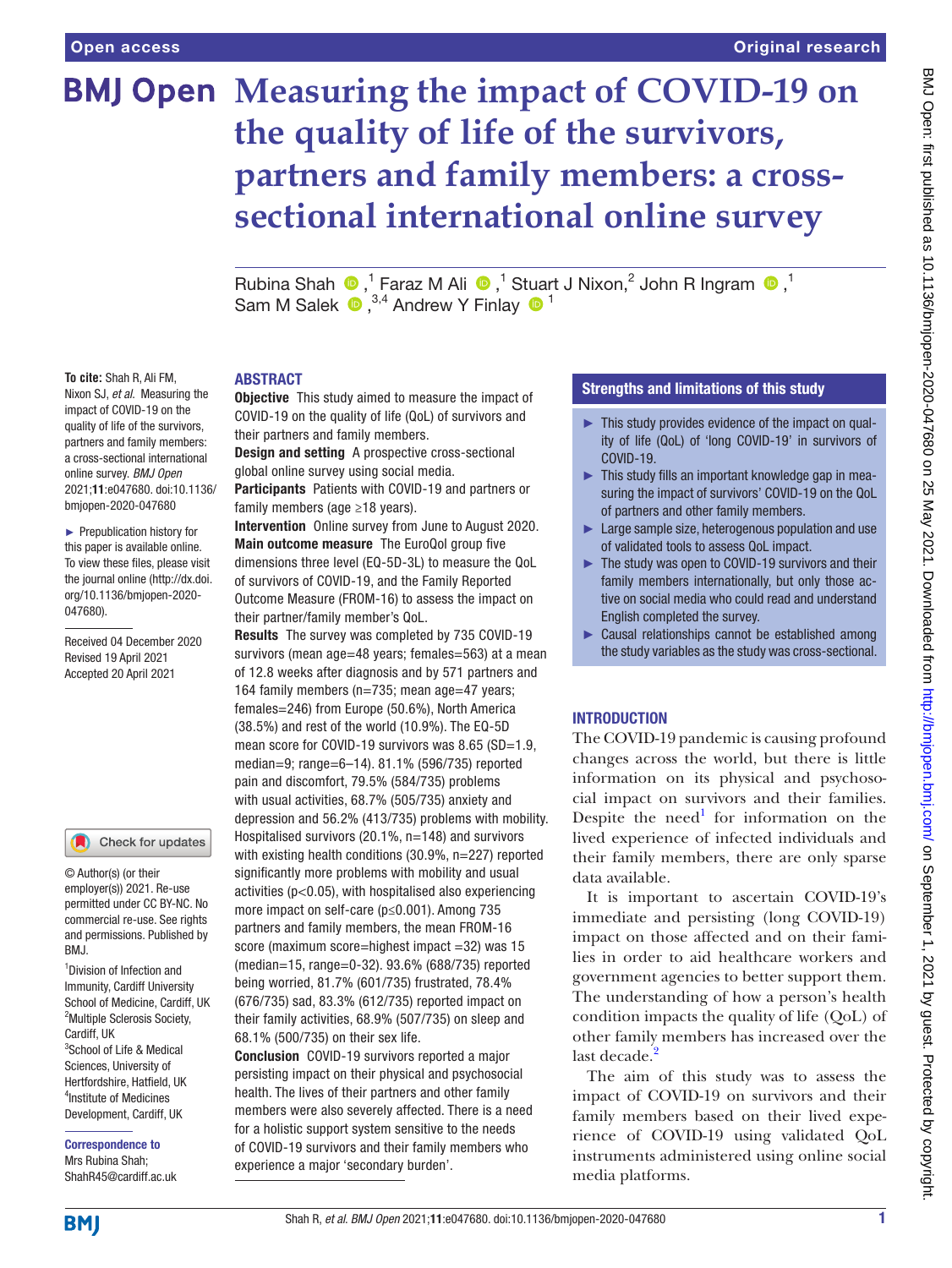# **METHODS** Settings and participants

This was a prospective cross-sectional global online survey, using an anonymous online questionnaire. The survey was carried out using <https://www.onlinesurveys.ac.uk/>on a Jisc platform.<sup>[3](#page-11-2)</sup> The survey was distributed through social media platforms including Facebook, Twitter, LinkedIn, WhatsApp and Reddit.

 $p_i$ 

 $(n$ 

# Procedure

Study participants were provided with information about the study via a link in the survey to a 'Participant Information Sheet', where they were informed that participation was voluntary and their data would remain anonymous. Those who decided to take part gave informed consent at the beginning of the survey. Data collection took place from 30 May to 30 August 2020.

The study was only open to individuals who were diagnosed with COVID-19 and their family member or partner, adults aged 18 years or above who could read and understand English and who were able to give written consent and complete the questionnaire using an electronic device. Participants were excluded if they had not had COVID-19 or if they were <18 years of age.

# Survey development

The survey included two QoL questionnaires: EuroQol group five dimensions three level (EQ-5D-3L; in this study, for simplicity throughout this manuscript, we refer to EQ-5D-3L as 'EQ-5D') and Family Reported Outcome Measure (FROM-16). There were additional sociodemographic questions such as responder's age, gender and country of residence ([table](#page-1-0) 1). A pretest draft survey was piloted during May 2020 in 20 individuals without COVID-19 across several countries including the UK, India and the UAE. Views were also sought from the study research partners, two patients and one family member. The survey questions were revised based on the collective feedback.

# Patient and public involvement

Two patients and one family member were involved as integral study research partners, one of whom (SJN) is a coauthor. They were involved in reviewing the study protocol, drafting the survey, reviewing the manuscript and providing suggestions from the patient and family perspective.

# Survey structure

The survey had two sections. Section 1 was completed by the COVID-19 survivor. Each survivor provided basic demographic details and provided EQ-5D responses. Section 2 was completed by the partner or a family member of the survivor who provided basic demographic details and completed FROM-16. The survey did not specify whether this should be someone the patient lives with or whether it could be any close relation; however, the family member of the COVID-19 survivor was asked to specify their relationship to the patient.

<span id="page-1-0"></span>

| Table 1<br>participants                | Sociodemographic characteristics of the study |                 |
|----------------------------------------|-----------------------------------------------|-----------------|
| <b>Variables</b>                       | <b>Categories</b>                             | N (%) or N (SD) |
| <b>COVID-19 survivors</b><br>$(n=735)$ |                                               |                 |
| Gender                                 | Male                                          | 172 (23.4%)     |
|                                        | Female                                        | 563 (76.6%)     |
| Age (years)                            | Mean (SD)                                     | 47.77 (11.656)  |
|                                        | Median                                        | 48.00           |
|                                        | Range                                         | $19 - 85$       |
|                                        | Range (IQR)                                   | $19 - 85(16)$   |
| Number of weeks since                  | Mean (SD)                                     | 12.76 (6.104)   |
| COVID-19 diagnosis                     | Median                                        | 13.00           |
|                                        | Range                                         | $1 - 36$        |
|                                        | Range (IQR)                                   | $1 - 36(8)$     |
|                                        | $>4$ weeks                                    | 98 (13.3%)      |
|                                        | 5-11 weeks                                    | 170 (23.1%)     |
|                                        | $\geq$ 12 weeks                               | 467 (63.5%)     |
| Occupation                             | Unemployed                                    | 19 (2.6%)       |
|                                        | In paid work                                  | 538 (73.2%)     |
|                                        | In education or<br>training                   | 26 (3.5%)       |
|                                        | In unpaid work                                | 7(1%)           |
|                                        | Work in the home/<br>manage the family        | 60 (8.2%)       |
|                                        | Retired                                       | 66 (9%)         |
|                                        | Rather not say                                | 19 (2.6%)       |
| Existing health conditions             | No                                            | 508 (69.1%)     |
|                                        | Yes                                           | 227 (30.9%)     |
| <b>Hospitalised for COVID-19</b>       | <b>No</b>                                     | 587 (79.9%)     |
|                                        | Yes                                           | 148 (20.1%)     |
| Regions                                | Europe                                        | 372 (50.6%)     |
|                                        | North America                                 | 283 (38.5%)     |
|                                        | Rest of the world                             | 80 (10.9%)      |
| Family members (n=735)                 |                                               |                 |
| Gender                                 | Male                                          | 489 (66.5%)     |
|                                        | Female                                        | 246 (33.5%)     |
| Age (years)                            | Mean (SD)                                     | 47.43 (13.582)  |
|                                        | Median                                        | 48.00           |
|                                        | Range                                         | 18-87           |
| Occupation                             | Unemployed                                    | 42 (5.7%)       |
|                                        | In paid work                                  | 530 (72.1%)     |
|                                        | In education or<br>training                   | 29 (3.9%)       |
|                                        | In unpaid work                                | 18 (2.4%)       |
|                                        | Retired                                       | 95 (12.9%)      |
|                                        | Rather not say                                | 21 (2.9%)       |
|                                        |                                               |                 |

**Continued**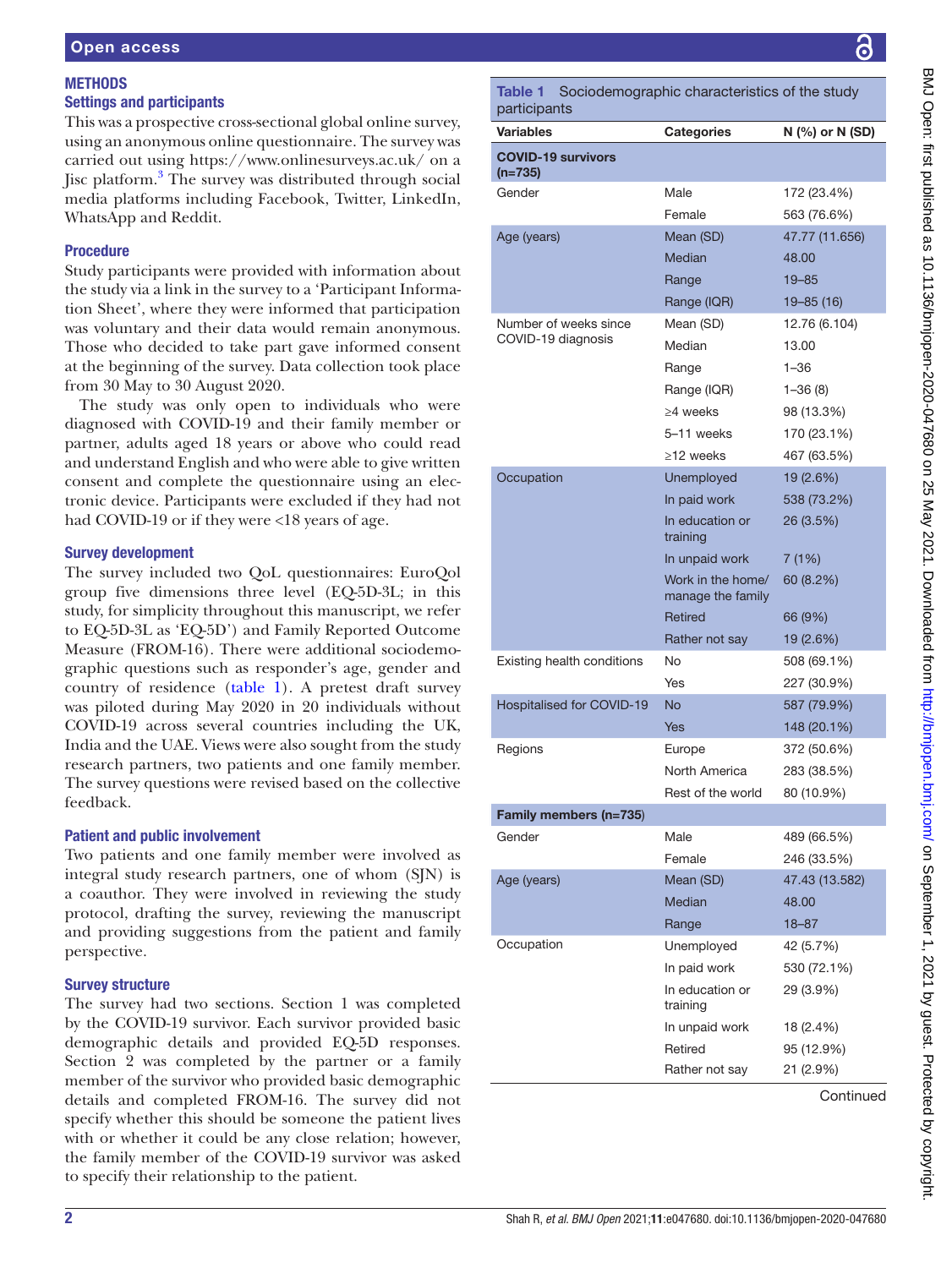| Continued<br>Table 1       |                       |                   |
|----------------------------|-----------------------|-------------------|
| Variables                  | <b>Categories</b>     | $N$ (%) or N (SD) |
| Relationship to the person | Spouse/Partner        | 571 (77.7%)       |
| affected with COVID-19     | Parents               | 48 (6.5%)         |
|                            | Son/Daughter          | 77 (10.5%)        |
|                            | <b>Brother/Sister</b> | 24 (3.3%)         |
|                            | Other                 | 15(2%)            |
| Diagnosed with COVID-19    | No                    | 380 (51.7%)       |
|                            | Yes                   | 355 (48.3%)       |

#### Measurement tools

The EQ-5D is a self-reported generic health-related QoL (HRQoL) instrument that specifically addresses health status.<sup>[4](#page-11-3)</sup> It consists of five questions on mobility, self-care, usual activities, pain and discomfort and anxiety and depression with 3-point response categories (1=no problems, 2=some problems and 3=serious or extreme problems). The EQ-visual analogue scale (VAS) component of EQ-5D asks respondents to rate their overall health status from 0 (worst imaginable health) to 100 (best imaginable health).

The FROM-16 measures the impact of a patient's disease on the QoL of a family member or partner of a patient.<sup>[5](#page-11-4)</sup> The FROM-16 comprises 16 items with 3-point response options for each: not at all (scoring 0), a little<sup>1</sup> and a lot,<sup>[2](#page-11-1)</sup> with a total score range of 0–32. The higher the score, the greater the negative impact on the family member's QoL. The 16 items are divided into two domains: emotional (6 items, maximum score 12) and personal and social life (10 items, maximum score 20). The FROM-16 has proven psychometric properties, a rapid completion time of 2  $\min^5$  $\min^5$  and translations are available in several languages.<sup>[6](#page-11-5)</sup> A generic measure, the FROM-16 has been validated across all areas of medicine $5\frac{5}{7}$  and is therefore suitable for measuring the impact of COVID-19 on the partner and family members of those affected. As it is a generic measure, data generated can be compared with data from other medical conditions.

#### **Outcome**

The impact of COVID-19 on the quality of life of survivors and their partners and family members.

#### Exposure

COVID-19 infection of the participant or of the family member.

#### **Covariates**

The covariates included hospital stay due to COVID-19 infection, existing health condition of survivors, number of weeks since COVID-19 diagnosis, partners and family members diagnosed with COVID-19, family members' relationship to survivors, country of residence, age and sex of family members and survivors. All the covariates, including hospitalisation, existing conditions and

number of weeks since COVID-19 diagnosis were based on self-report.

#### Missing data

There were no missing data, but two responses were ambiguous for one of the variables (EQ-VAS) and were excluded from the analysis.

#### Statistical analysis

Descriptive statistics (ie, mean, SD, median, IQR) were performed for all variables. The Shapiro-Wilk test was used to examine normal distribution of continuous variables. The required assumptions for normal distribution were not met. Consequently, data analysis employed non-parametric statistical method. Both the EQ-5D and the FROM-16 scores were treated in the analysis as dependent variables. The EQ-VAS component of EQ-5D was examined separately as a dependent variable. To determine differences between groups defined by each outcome,  $\chi^2$  tests (when appropriate, Fisher's exact tests) and Mann-Whitney U tests were computed. These bivariate comparisons were based on COVID-19 survivor's characteristics (gender, existing health condition and hospitalisation) and family member characteristics (gender and whether diagnosed with COVID-19). Spearman's rank correlation coefficient and multiple regression analysis were conducted to understand the effect of independent variables (ie, predictors: survivor age, existing health condition, hospital stay for COVID-19, number of weeks since COVID-19 diagnosis, survivor gender) on the EQ-5D outcomes. Similarly, these analyses were conducted to understand the effect of independent variables (EQ-5D score, age family member, number of weeks since COVID-19 diagnosis, family member gender, whether family member also had COVID-19, relationship to survivor, survivor age, survivor existing health condition, survivor hospital stay for COVID-19) on the FROM-16 outcomes. Statistical Product and Service Solutions (V.25) was used and the probability of type I error was set at  $p<0.05$ .

# RESULTS

#### Sociodemographic characteristics of the study participants

A total of 1254 respondents consented to participate in the survey: 765 completed both sections. Thirty responses were excluded as the respondents were below the age of 18 years. The final analysis included 735 COVID-19 survivors and their family members/partner from Europe (50.6%), North America (38.5%) and the rest of the world (10.9%) [\(table](#page-1-0) 1).

Of the 735 COVID-19 survivors, 76.6% were females (mean and median age=48 years) and 73.3% were in paid employment. The mean time since COVID-19 symptoms started was 12.8 weeks (median=13 weeks). In 86.6% (n=637), >4 weeks had elapsed since COVID-19 symptoms started and in 63.5% (n=467) >12 weeks had elapsed. Of the family members (mean age=48 years,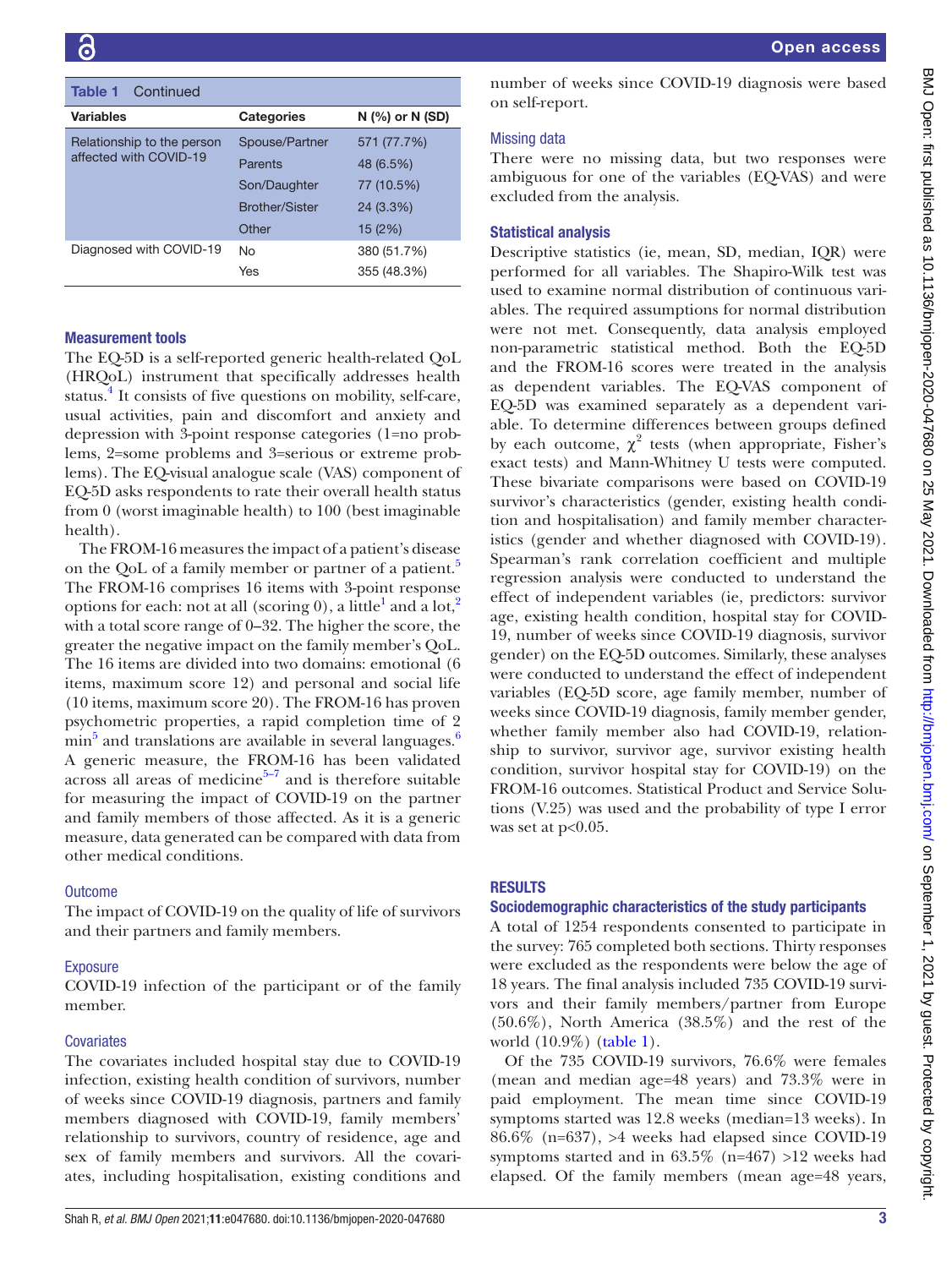<span id="page-3-0"></span>

|                         |                            |               | Table 2 Mean scores of EQ-5D-3L and FROM-16 (n=735) |           |
|-------------------------|----------------------------|---------------|-----------------------------------------------------|-----------|
| <b>Scale</b>            |                            | Mean (SD)     | <b>Median</b><br>(IQR)                              | Range     |
| EQ-5D-3L domains        |                            |               |                                                     |           |
| Overall score           |                            | 8.65 (1.97)   | 9(3)                                                | $6 - 14$  |
| <b>Mobility</b>         |                            | 1.59(0.54)    | 2(1)                                                | $1 - 3$   |
| Self-care               |                            | 1.23(0.45)    | 1(0)                                                | $1 - 3$   |
| <b>Usual activities</b> |                            | 2.06(0.68)    | 2(1)                                                | $1 - 3$   |
| Pain/Discomfort         |                            | 1.93(0.56)    | 2(0)                                                | $1 - 3$   |
|                         | Anxiety/Depression         | 1.84(0.67)    | 2(1)                                                | $1 - 3$   |
|                         | EQ-VAS ( $n = 733$ )       | 55.83 (22.94) | 60 (35)                                             | $3 - 100$ |
| <b>FROM-16</b>          |                            |               |                                                     |           |
| Overall score           |                            | 15.00 (8.05)  | 15(13)                                              | $0 - 32$  |
|                         | <b>Emotional domain</b>    | 6.12(3.23)    | 6.0(5)                                              | $0 - 12$  |
| Worried                 |                            | 1.43(0.61)    | 1(1)                                                | $0 - 3$   |
| Angry                   |                            | 0.75(0.73)    | 1(1)                                                | $0 - 3$   |
| Sad                     |                            | 1.05(0.70)    | 1(1)                                                | $0 - 3$   |
| Frustrated              |                            | 1.24(0.74)    | 1(1)                                                | $0 - 3$   |
|                         | Talking about thoughts     | 0.84(0.79)    | 1(1)                                                | $0 - 3$   |
| Difficulty caring       |                            | 0.81(0.76)    | 1(1)                                                | $0 - 3$   |
| domain                  | <b>Personal and social</b> | 8.88 (5.51)   | 9.0(9)                                              | $0 - 20$  |
| Time for self           |                            | 0.74(0.76)    | 1(1)                                                | $0 - 3$   |
| Everyday travel         |                            | 0.63(0.78)    | 0(1)                                                | $0 - 3$   |
| Eating habits           |                            | 0.65(0.73)    | 0(1)                                                | $0 - 3$   |
| Family activities       |                            | 1.26(0.73)    | 1(1)                                                | $0 - 3$   |
| Holiday                 |                            | 1.10(0.88)    | 1(2)                                                | $0 - 3$   |
| Sex life                |                            | 1.09(0.85)    | 1(2)                                                | $0 - 3$   |
| Work or study           |                            | 0.84(0.79)    | 1(1)                                                | $0 - 3$   |
|                         | Family relationship        | 0.73(0.76)    | 1(1)                                                | $0 - 3$   |
| <b>Family expenses</b>  |                            | 0.83(0.82)    | 1(2)                                                | $0 - 3$   |
| Sleep                   |                            | 1.01(0.79)    | 1(2)                                                | $0 - 3$   |

EQ-5D-3L, EuroQol group five dimensions three level; FROM-16, Family Reported Outcome Measure; VAS, visual analogue scale.

median=47 years), 66.5% were male and 72.1% were in paid employment. Most of the family members were partners (77.7%), followed by sons and daughters (10.5%) and parents (6.5%). In addition, 48.3% of the family members had also contracted COVID-19 ([table](#page-1-0) 1).

#### Quality of life impact of COVID-19 on survivors

The overall EQ-5D mean score was 8.65 (SD=1.97) with the 'usual activities' item scoring the highest (mean=2.06, max=3) followed by pain/discomfort (1.93) and anxiety/ depression (1.84). The mean score of the visual analogue part of EQ-5D was 56 (SD=22.94) [\(table](#page-3-0) 2).

Of the five dimensions of EQ-5D, 'pain and discomfort' was the impact most frequently reported  $(81.1\%; 68.7\%)$ some problems and 12.4% extreme problems), followed by usual activities (79.5%; 53.2% and 26.3%) and anxiety and depression (68.7%; 53.3% and 15.4%) ([figure](#page-4-0) 1). There was a significant gender difference for 'mobility'

and for 'pain and discomfort' (p≤0.05) with females being more impacted than males [\(table](#page-4-1) 3).

Although existing health conditions were self-reported and severity was not stated, survivors with existing health conditions did not appear to differ from those without such conditions except for mobility and usual activities (p≤0.05) [\(table](#page-4-1) 3). Having an existing health condition was not a clear predictor of impact on the family member/partner's QoL. There was a significant difference between the survivors who had been hospitalised for COVID-19 (20%) and those who had not, with the hospitalised survivors being more severely affected across mobility, self-care ( $p \le 0.001$ ) and usual activities ( $p \le 0.02$ ) [\(table](#page-4-1) 3).

There were significant differences in overall EQ-5D mean scores between survivors with respect to number of weeks since COVID-19 diagnosis (p<0.001). The overall EQ-5D mean scores of survivors having COVID-19 symptoms for up to  $4$  weeks was  $8.03$  (SD=1.97), 5–11 weeks was 8.3 (SD=2.13) and 12 weeks and above was 8.9 (SD=1.86).

#### Quality of life impact of COVID-19 on family members

The overall FROM-16 mean score was 15, reflecting the extent of the impact of the survivors' COVID-19 on the HRQoL of their family members [\(table](#page-3-0) 2). The mean score of each of the 16 items is given in [table](#page-3-0) 2 with 'feeling worried' scoring highest (1.46) followed by family activities, frustration, holiday and sex life (1.26, 1.24, 1.10 and 1.09, respectively) ([table](#page-3-0) 2). Of the FROM-16 items, the feeling of being worried was most frequently reported  $(93.6\%; 44.6\%$  a little,  $49\%$  a lot), followed by family activities (83.3%; 41%, 42.3%), feeling of frustration (81.7%; 39.7%, 42%), feeling sad (78.4%; 51.2%, 27.2%), sleep (68.9%; 37.1%, 31.8 %) and sex life (68.1%; 26.7%, 41.4%) [\(figure](#page-5-0) 2).

There was a significant gender difference among family members, with females feeling more sad, experiencing more impact on everyday travel  $(p \le 0.01)$  and on their sleep ( $p \leq 0.05$ ). The impact on sex life was experienced significantly more by males than females  $(p \le 0.001)$ [\(table](#page-5-1) 4).

Those with a COVID-19 history experienced a greater impact on eating habits, work and study, family activities, holiday ( $p\leq 0.05$ ), sex life and sleep ( $p\leq 0.001$ ). There were no significant differences for the remaining 10 items of FROM-16 [\(table](#page-5-1) 4).

There were significant differences in overall FROM-16 mean scores between family members of survivors with respect to onset of COVID-19 symptoms  $(p<0.01)$ . The overall FROM-16 mean scores of family members of survivors having COVID-19 symptoms for up to 4 weeks was 16.11 (SD=7.35), 5–11 weeks was 13.31 (SD=7.77) and 12 weeks and above was 15.38 (SD=8.21).

# Relationship between the quality of life of survivors and their family members

There were significant positive correlations between the EQ-5D score and the survivors' gender, hospital stay, existing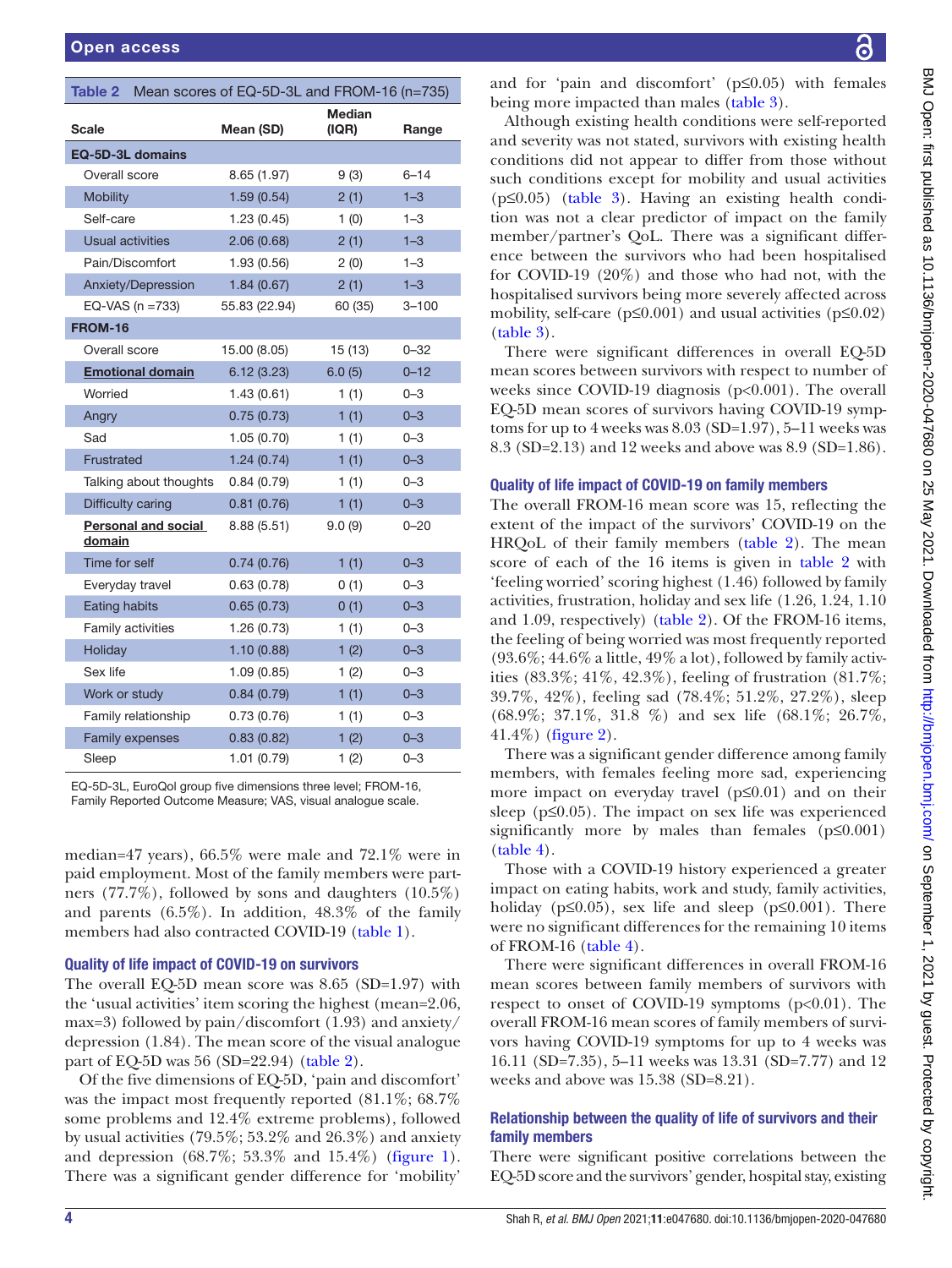

<span id="page-4-0"></span>Figure 1 COVID-19 survivor response to EuroQol group five dimensions three level (EQ-5D-3L) (n=735).

health condition and number of weeks since COVID-19 diagnosis (p<0.05, p<0.001) ([table](#page-6-0) 5).

There was a significant positive association between the family members' FROM-16 scores and the survivors' EQ-5D scores ( $p<0.001$ ) ([table](#page-6-0) 5) and a significant negative association between FROM-16 scores and the family members' age, survivors' age and EQ-VAS scores (p<0.05).

The EQ-VAS scores showed a significant inverse relationship with EQ-5D ( $p<0.01$ ). However, other variables such as hospital stay, existing health condition and gender (being female) were associated with lower EQ-VAS scores  $(p<0.05)$ , that is, lower health status [\(table](#page-6-0) 5).

#### Can quality of life predict outcomes?

The results of multiple regression analyses indicated that survivors' demographics, number of weeks since COVID-19 diagnosis and hospital stay were significant predictors of the extent of impact on QoL of the survivor (p=0.001) while the survivors' existing health condition was not a predictor [\(table](#page-7-0) 6). Inclusion of variables such as EQ-5D scores, family members' COVID-19 history, family members' gender and relationship to the survivor in the model predicted family reported outcomes (p=0.001) while family members' age, survivors' age, number of weeks since COVID-19 diagnosis,

<span id="page-4-1"></span>

| Table 3            |                      | Comparisons† of EQ-5D-3L scores for gender, existing health condition and hospitalisation |           |                                                |            |           |                                                       |            |            |
|--------------------|----------------------|-------------------------------------------------------------------------------------------|-----------|------------------------------------------------|------------|-----------|-------------------------------------------------------|------------|------------|
|                    | Gender<br>Mean score |                                                                                           |           | <b>Existing health condition</b><br>Mean score |            |           | <b>Hospitalised for COVID-19</b><br><b>Mean score</b> |            |            |
| EQ-5D-3L domain    | Male $(n=172)$       | Female $(n=563)$                                                                          | P value   | <b>Yes (n=227)</b>                             | No (n=508) | P value   | Yes (n=148)                                           | No (n=587) | P value    |
| Overall            | 8.33                 | 8.74                                                                                      | $0.036*$  | 8.89                                           | 8.54       | $0.012*$  | 9.17                                                  | 8.51       | $0.001**$  |
| Mobility           | 1.51                 | 1.61                                                                                      | $0.037*$  | 1.67                                           | 1.55       | $0.006**$ | 1.75                                                  | 1.54       | $0.0001**$ |
| Self-care          | 1.22                 | 1.24                                                                                      | 0.602     | 1.28                                           | 1.21       | 0.053     | 1.36                                                  | 1.20       | $0.0001**$ |
| Usual activities   | 1.97                 | 2.08                                                                                      | 0.065     | 2.14                                           | 2.02       | $0.034*$  | 2.19                                                  | 2.02       | $0.009**$  |
| Pain/Discomfort    | 1.82                 | 1.97                                                                                      | $0.002**$ | 1.93                                           | 1.94       | 0.989     | 1.99                                                  | 1.92       | 0.141      |
| Anxiety/Depression | 1.81                 | 1.85                                                                                      | 0.611     | 1.88                                           | 1.82       | 0.289     | 1.88                                                  | 1.83       | 0.427      |

\*\*p ≤ 0.05, \*\*p ≤ 0.01. (P- values were calculated using mean rank scoresbut mean scores are presented here for ease of understanding).

†Mann-Whitney U test.

EQ-5D-3L, EuroQol group five dimensions three level.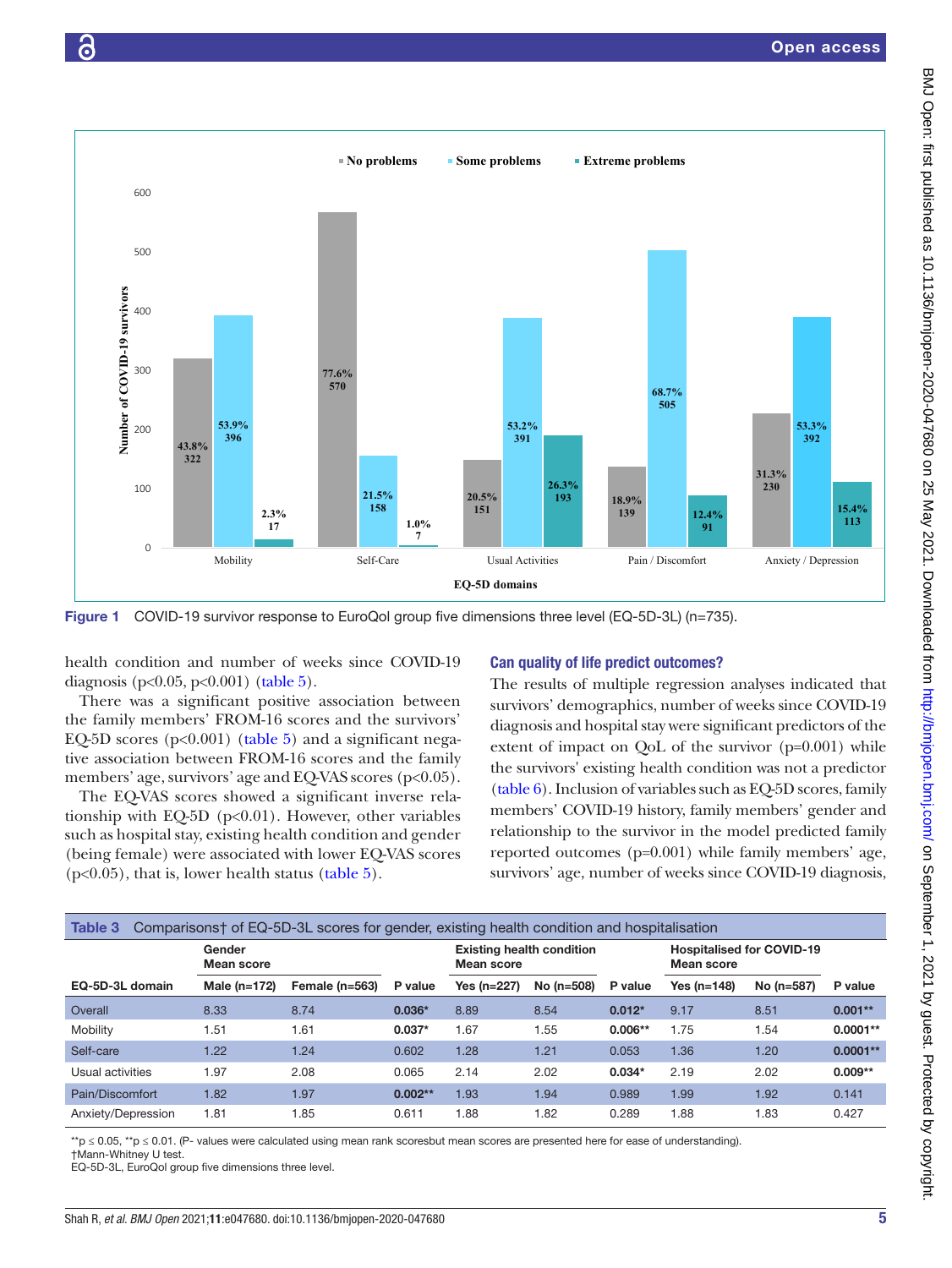

<span id="page-5-0"></span>Figure 2 Partner and family member response to Family Reported Outcome Measure (FROM-16) items (n=735).

existing health condition and hospital stay were not significant predictors of QoL of family members [\(table](#page-8-0) 7). The multiple regression analyses confirmed that the QoL of family members/partner was more impacted than survivors, female family members were affected more than males, family members with a history of COVID-19 were affected more than those without and partners were affected substantially more than those of other relationships. In

addition, the model predicted that younger survivors' functional behaviour (both physical and psychosocial) was more impacted by COVID-19.

# **DISCUSSION**

This study fills an important knowledge gap in measuring the impact of COVID-19 on the HRQoL of both the

<span id="page-5-1"></span>

| Comparisons† of FROM-16 scores for gender and for whether diagnosed with COVID-19 (n=735)<br>Table 4 |                             |                  |           |                                              |            |           |
|------------------------------------------------------------------------------------------------------|-----------------------------|------------------|-----------|----------------------------------------------|------------|-----------|
|                                                                                                      | Gender<br><b>Mean score</b> |                  |           | Diagnosed with COVID-19<br><b>Mean score</b> |            |           |
| <b>FROM-16 items</b>                                                                                 | Male (n=489)                | Female $(n=246)$ | P value   | Yes (n=355)                                  | No (n=380) | P value   |
| Overall                                                                                              | 14.81                       | 15.36            | 0.401     | 15.74                                        | 14.32      | $0.017*$  |
| Worried                                                                                              | 1.40                        | 1.48             | 0.068     | 1.46                                         | 1.39       | 0.135     |
| Angry                                                                                                | 0.73                        | 0.79             | 0.332     | 0.77                                         | 0.74       | 0.519     |
| Sad                                                                                                  | 1.00                        | 1.16             | $0.004**$ | 1.09                                         | 1.03       | 0.225     |
| Frustrated                                                                                           | 1.23                        | 1.26             | 0.569     | 1.30                                         | 1.18       | 0.054     |
| Talking about thoughts                                                                               | 0.83                        | 0.87             | 0.651     | 0.89                                         | 0.80       | 0.132     |
| Difficulty caring                                                                                    | 0.79                        | 0.85             | 0.324     | 0.81                                         | 0.80       | 0.847     |
| Time for self                                                                                        | 0.70                        | 0.83             | $0.036*$  | 0.78                                         | 0.71       | 0.164     |
| Everyday travel                                                                                      | 0.58                        | 0.72             | $0.048*$  | 0.64                                         | 0.62       | 0.874     |
| Eating habits                                                                                        | 0.64                        | 0.67             | 0.565     | 0.72                                         | 0.59       | $0.015*$  |
| <b>Family activities</b>                                                                             | 1.28                        | 1.21             | 0.144     | 1.32                                         | 1.20       | $0.041*$  |
| Holiday                                                                                              | 1.10                        | 1.10             | 0.992     | 1.17                                         | 1.03       | $0.030*$  |
| Sex life                                                                                             | 1.22                        | 0.84             | $0.000**$ | 1.17                                         | 1.03       | $0.035*$  |
| Work or study                                                                                        | 0.83                        | 0.87             | 0.485     | 0.92                                         | 0.77       | $0.013*$  |
| Family relationships                                                                                 | 0.69                        | 0.79             | 0.109     | 0.75                                         | 0.70       | 0.281     |
| Family expenses                                                                                      | 0.81                        | 0.87             | 0.367     | 0.84                                         | 0.83       | 0.759     |
| Sleep                                                                                                | 0.98                        | 1.07             | 0.138     | 1.12                                         | 0.90       | $0.000**$ |

\*p ≤0.05, \*\*p ≤ 0.01. (P values were calculated using meanrank scores but mean scores are presented here for ease of understanding). †Mann-Whitney U test.

FROM-16, Family Reported Outcome Measure.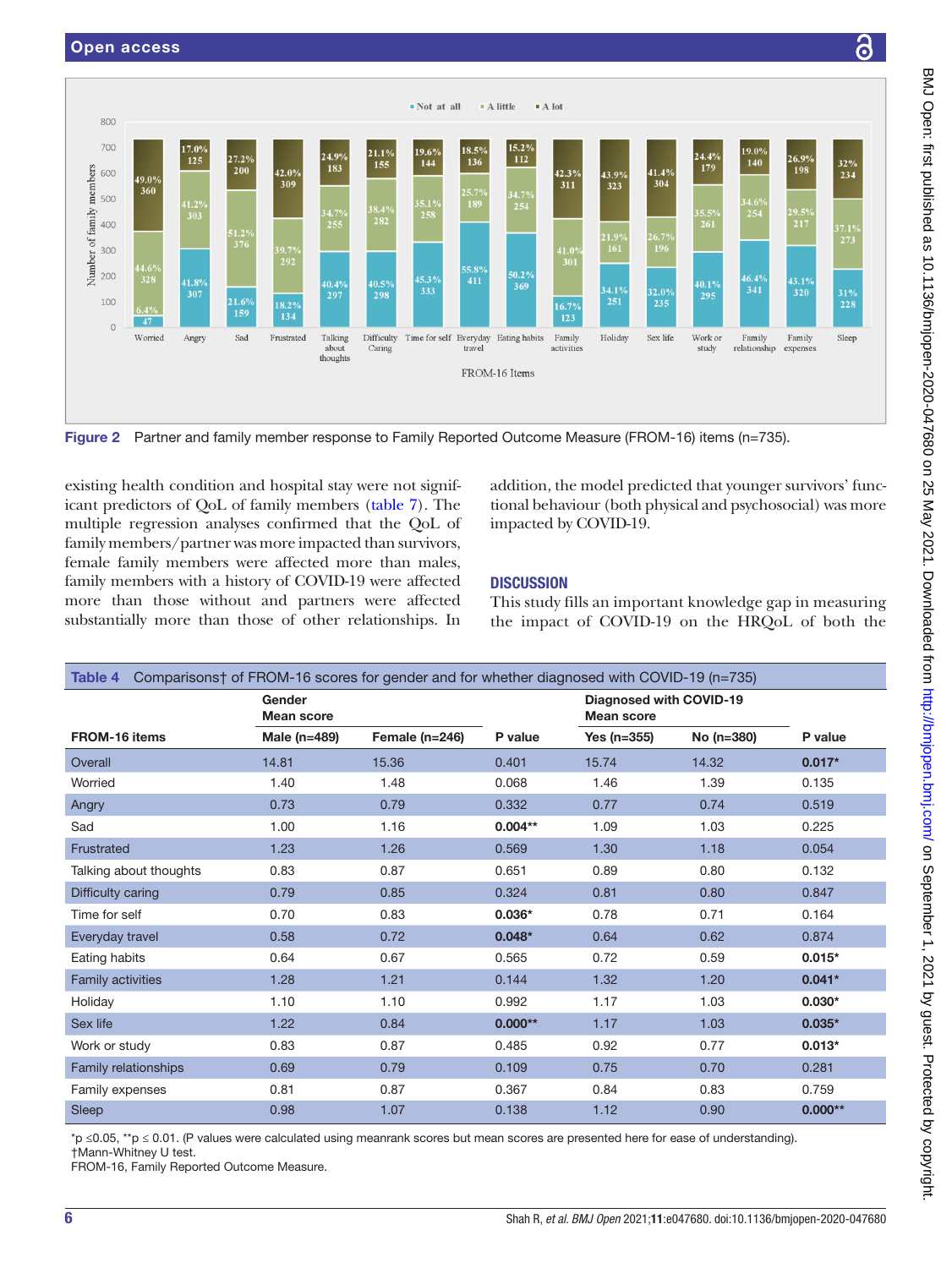|                                                                                                                                                              | Correlation† matrix demonstrating the relationships between EQ-5D-3L, FROM-16 and the participant demographics (n=735) |                         |                     |                                  |            |                                           |                                             |                                                   |                  |                            |
|--------------------------------------------------------------------------------------------------------------------------------------------------------------|------------------------------------------------------------------------------------------------------------------------|-------------------------|---------------------|----------------------------------|------------|-------------------------------------------|---------------------------------------------|---------------------------------------------------|------------------|----------------------------|
|                                                                                                                                                              | EQ-5D-3L<br>score                                                                                                      | <b>FROM-16</b><br>score | EQ-VAS<br>$(n=733)$ | Survivor age Survivor<br>(years) | gender     | for COVID-19<br>hospital stay<br>Survivor | condition<br>Survivor<br>existing<br>health | weeks since<br>Number of<br>COVID-19<br>diagnosis | member<br>Family | member<br>gender<br>Family |
| EQ-5D-3L score                                                                                                                                               |                                                                                                                        |                         |                     |                                  |            |                                           |                                             |                                                   |                  |                            |
| FROM-16 score                                                                                                                                                | $0.467***$                                                                                                             |                         |                     |                                  |            |                                           |                                             |                                                   |                  |                            |
| $EQ-VAS$ (n=733)                                                                                                                                             | $-0.591**$                                                                                                             | $-0.346**$              |                     |                                  |            |                                           |                                             |                                                   |                  |                            |
| Survivor age (years)                                                                                                                                         | $-0.020$                                                                                                               | $-0.118*$               | $-0.075$            |                                  |            |                                           |                                             |                                                   |                  |                            |
| Survivor gender                                                                                                                                              | $0.077*$                                                                                                               | $-0.024$                | $-0.102*$           | 0.064                            |            |                                           |                                             |                                                   |                  |                            |
| Survivor hospital stay for<br>COVID-19                                                                                                                       | $0.127*$                                                                                                               | 0.073                   | $-0.097*$           | $0.143*$                         | $-0.091*$  |                                           |                                             |                                                   |                  |                            |
| Survivor existing health<br>condition                                                                                                                        | $0.093*$                                                                                                               | 0.066                   | $-0.104*$           | $0.201***$                       | 0.036      | $0.134*$                                  |                                             |                                                   |                  |                            |
| Number of weeks since<br>COVID-19 diagnosis                                                                                                                  | $0.164*$                                                                                                               | 0.029                   | $-0.218$            | $0.158*$                         | 0.032      | $0.097*$                                  | 0.042                                       |                                                   |                  |                            |
| Family member age (years)                                                                                                                                    | $-0.015$                                                                                                               | $-0.077$                | $-0.025$            | $0.535***$                       | 0.066      | 0.034                                     | $0.145*$                                    | $0.108*$                                          |                  |                            |
| Family member gender                                                                                                                                         | $-0.030$                                                                                                               | 0.031                   | 0.032               | $-0.008$                         | $-0.507**$ | $0.097*$                                  | 0.050                                       | $-0.034$                                          | $-0.113*$        |                            |
| EQ-5D-3L, EuroQol group five dimensions three level; FROM-16, Family Reported Outcome Measure.<br>*P≤0.05, **p≤0.01, two-tailed.<br><b>TSpearman's rank.</b> |                                                                                                                        |                         |                     |                                  |            |                                           |                                             |                                                   |                  |                            |

 $\overline{\phantom{a}}$ 

<span id="page-6-0"></span>7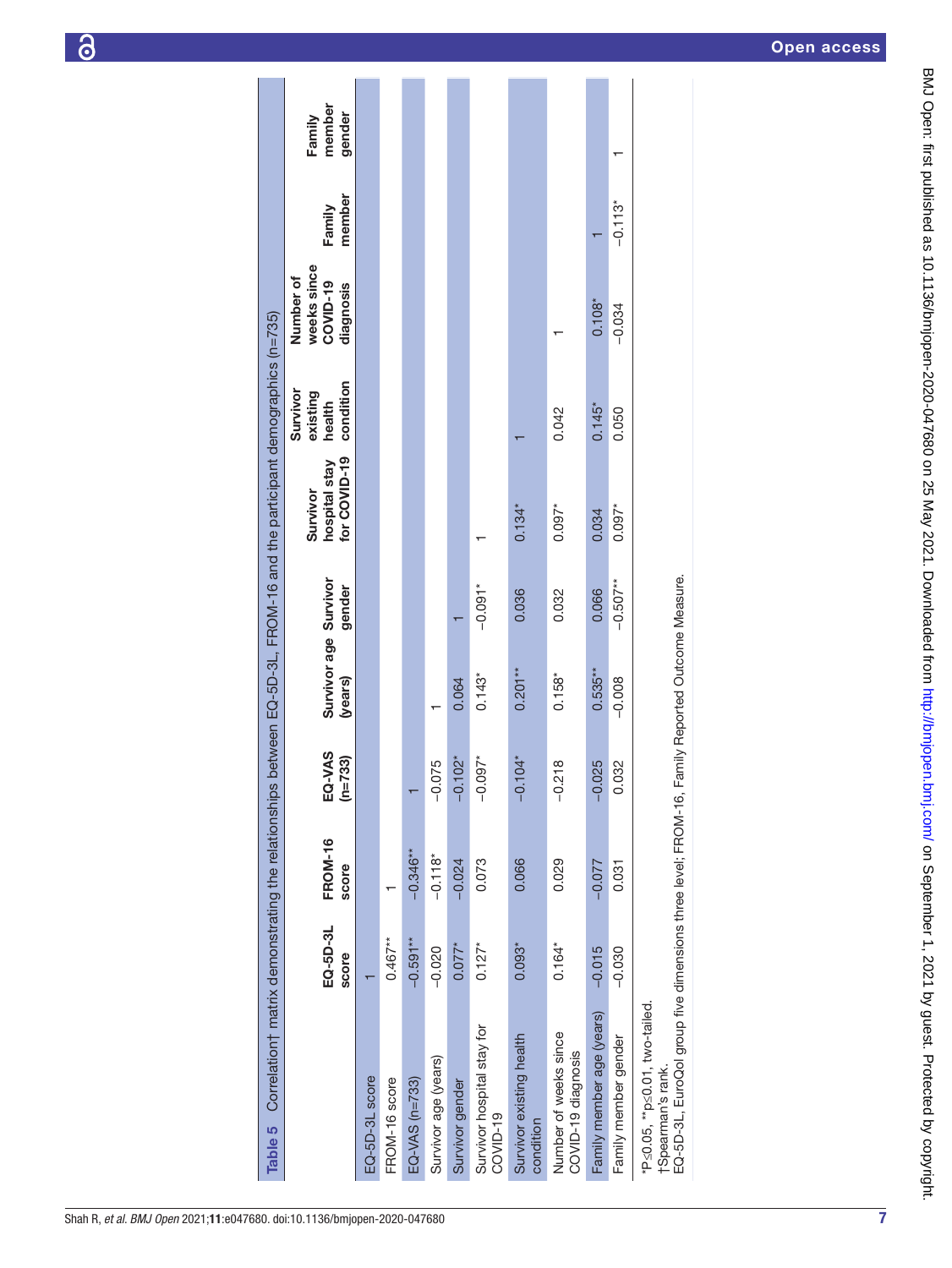<span id="page-7-0"></span>

| Summary of survivors' characteristics predicting EQ-5D-3L scores* (n=735)<br>Table 6 |                                |           |                                     |         |                        |                       |       |                          |               |         |
|--------------------------------------------------------------------------------------|--------------------------------|-----------|-------------------------------------|---------|------------------------|-----------------------|-------|--------------------------|---------------|---------|
|                                                                                      | Unstandardised<br>coefficients |           | <b>Standardised</b><br>coefficients |         | 95% CI levels<br>for B |                       |       |                          |               |         |
| Predictor                                                                            | в                              | <b>SE</b> | <b>Beta</b>                         | P value | Lower<br>level         | <b>Upper</b><br>level | $R^2$ | <b>Adjusted</b><br>$R^2$ | <b>F-test</b> | P value |
|                                                                                      |                                |           |                                     |         |                        |                       | 0.058 | 0.051                    | 8.907         | 0.0001  |
| Survivor age                                                                         | $-0.013$                       | 0.006     | $-0.076$                            | 0.043   | $-0.025$               | 0.000                 |       |                          |               |         |
| Existing health condition                                                            | 0.298                          | 0.157     | 0.070                               | 0.059   | $-0.011$               | 0.607                 |       |                          |               |         |
| Hospital stay for COVID-19                                                           | 0.644                          | 0.181     | 0.131                               | 0.0001  | 0.288                  | 1.001                 |       |                          |               |         |
| Number of weeks since COVID-19<br>diagnosis                                          | 0.050                          | 0.012     | 0.154                               | 0.0001  | 0.027                  | 0.073                 |       |                          |               |         |
| Male gender                                                                          | $-0.471$                       | 0.169     | $-0.101$                            | 0.005   | $-0.802$               | $-0.139$              |       |                          |               |         |

\*Multiple regression; B=the slope of the line between the predictor variable and the dependent variable—the larger the number, the more spread out the points are from the regression line; F-test=degree of the linear regression model fitting the data;  $R^2$ =how well the model fits the data; males=1 and females=0; females are the reference group.

EQ-5D-3L, EuroQol group five dimensions three level.

survivors and, importantly, their partners and family members. HRQoL is defined as a person's perception of his/her physical, mental, social and overall well-being.<sup>89</sup> Therefore, its assessment embraces a wider view of the impact of COVID-19.

This study has revealed that the pandemic has a major impact on lives of those who have survived the infection. The survey depended on the patient's self-report of the diagnosis of COVID-19 infection and did not specifically ask whether patients had had a COVID-19-positive test. However, further authentication of the diagnosis was given by both the patient and their relative having answered the survey. Pain and discomfort were the most frequently reported problem by COVID-19 survivors, followed by impact on their usual activities, anxiety and depression, affecting females to a greater extent. As the majority of COVID-19 survivors were in paid employment, being physically unwell might have impacted their usual activities or return to work. According to a review on return to work after critical illness, $\frac{10}{10}$  globally, a third of previously employed survivors after intensive care stays remained out of work after 5 years.

In the survey, COVID-19 survivors were asked whether they were 'already suffering from some existing chronic health condition (such as diabetes, heart disease, lung disease)' prior to the infection with COVID-19. Survivors with existing health conditions did not differ significantly from those without such conditions except for mobility and usual activities however, having an existing health condition was not a significant predictor of impact on the family member/partner's QoL. The survivor's QoL was impacted greatly irrespective of having a existing health condition as it was not clear predictor of EQ-5D scores in regression analysis. Hospitalised survivors reported greater impact on mobility, self-care and usual activities compared with those who had not been hospitalised. This survey did not ask respondents whether those hospitalised were admitted to intensive care unit (ICU). So we are

not able to draw any conclusion concerning the relationship of admission to ICU to later QoL.

The study also revealed a major impact on QoL of the survivors' partners and family members with partners being most impacted. Currently, Minimal Clinically Important Difference (MCID) for FROM-16 has not been published; however, MCID values for such questionnaires usually are approximately 10%–20% of the total score range, and so we would expect the FROM-16 MCID to be approximately 3–6. If this is the case, the statistically significant differences reported would also be clinically significant. Nearly half of participating partners and family members also reported having had COVID-19. Although there were no significant differences between the family members with COVID-19 and those without across 10 of the 16 QoL items of FROM-16, eating habits, family activities, holiday, sleep, sex life and work or study were impacted significantly more in those who had had COVID-19. Overall, FROM-16 scores were higher for partners and family members with COVID-19 after adjusting for age, gender, relationship to survivor and the overall survivors' EQ-5D scores, thus indicating poorer QoL for family members with COVID-19 than for those without.

Most partners and family members reported being worried and frustrated, many reported sadness, inability to talk to someone and difficulty in caring for their loved ones. This is not surprising in a situation with constant media coverage with emphasis on high daily death rates, the fear of infecting loved ones, stigma due to community or family members blaming survivors for the spread of the illness, isolation of loved ones, inability of a family member to provide support and prolonged recovery  $time.<sup>11</sup>$  Such stressors have been implicated in the poor psychological and emotional health of survivors and their family members.<sup>11-14</sup>

Family members reported an impact on sexual life as a result of their relative's COVID-19 and this impact was higher in males and in family members who has also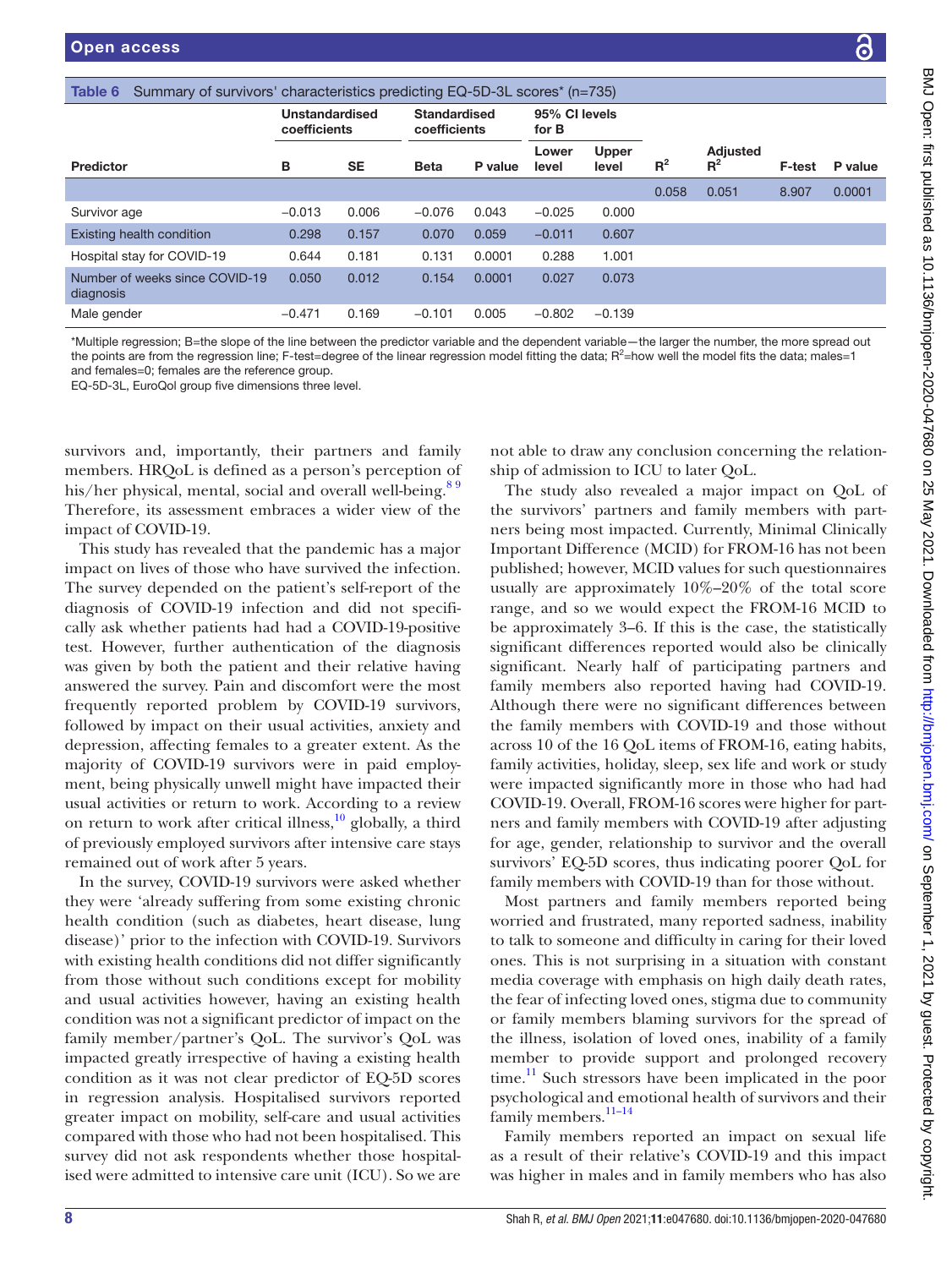| Summary of family member/partner characteristics predicting FROM-16 scores* (n=753)<br>Table 7                                                                                                                          |                                |       |                              |                |                     |                |          |                |        |         |
|-------------------------------------------------------------------------------------------------------------------------------------------------------------------------------------------------------------------------|--------------------------------|-------|------------------------------|----------------|---------------------|----------------|----------|----------------|--------|---------|
|                                                                                                                                                                                                                         | Unstandardised<br>coefficients |       | Standardised<br>coefficients |                | 95% CI levels for B |                |          |                |        |         |
| Predictor                                                                                                                                                                                                               | œ                              | SE    | <b>Beta</b>                  | <b>P</b> value | Lower<br>level      | Upper<br>level | <u>፝</u> | Adjusted<br>ີຂ | F-test | P value |
|                                                                                                                                                                                                                         |                                |       |                              |                |                     |                | 0.272    | 0.260          | 22.506 | 0.0001  |
| EQ-5D-3L score                                                                                                                                                                                                          | 2.019                          | 0.134 | 0.495                        | 0.001          | 1.757               | 2.282          |          |                |        |         |
| Age family member                                                                                                                                                                                                       | $-0.044$                       | 0.030 | $-0.073$                     | 0.144          | $-0.102$            | 0.015          |          |                |        |         |
| Number of weeks since COVID-19 diagnosis                                                                                                                                                                                | $-0.064$                       | 0.043 | $-0.048$                     | 0.144          | $-0.149$            | 0.022          |          |                |        |         |
| Male family member                                                                                                                                                                                                      | $-1.357$                       | 0.587 | $-0.080$                     | 0.021          | $-2.510$            | $-0.204$       |          |                |        |         |
| Have you also had COVID-19?                                                                                                                                                                                             | 1.138                          | 0.524 | 0.071                        | 0.030          | 0.109               | 2.167          |          |                |        |         |
| Relationship                                                                                                                                                                                                            |                                |       |                              |                |                     |                |          |                |        |         |
| Parent                                                                                                                                                                                                                  | $-1.061$                       | 1.204 | $-0.033$                     | 0.379          | $-3.426$            | 1.303          |          |                |        |         |
| Sons and daughters                                                                                                                                                                                                      | $-3.243$                       | 1.108 | $-0.123$                     | 0.004          | $-5.419$            | $-1.067$       |          |                |        |         |
| Brothers and sisters                                                                                                                                                                                                    | $-4.079$                       | 1.476 | $-0.090$                     | 0.006          | $-6.977$            | $-1.180$       |          |                |        |         |
| Other                                                                                                                                                                                                                   | $-2.728$                       | 1.827 | $-0.048$                     | 0.136          | $-6.314$            | 0.859          |          |                |        |         |
| Survivor age                                                                                                                                                                                                            | $-0.040$                       | 0.032 | $-0.059$                     | 0.201          | $-0.103$            | 0.022          |          |                |        |         |
| Survivor existing health condition                                                                                                                                                                                      | 0.658                          | 0.574 | 0.038                        | 0.252          | $-0.468$            | 1.785          |          |                |        |         |
| Survivor hospital stay for COVID-19                                                                                                                                                                                     | 0.547                          | 0.660 | 0.027                        | 0.408          | $-0.749$            | 1.842          |          |                |        |         |
| *Multiple regression; B=the slope of the line between the predictor variable and the dependent variable – the larger the number, the more spread out the points are from the regression<br>i<br>I<br>I<br>$\frac{1}{2}$ | $\sim$ $\sim$                  |       |                              |                |                     |                |          |                |        |         |

line; F-test=degree of the linear regression model fitting the data; R<sup>a</sup>⊨how well the model fits the data; males=1 and females=0; females are the reference group.<br>EQ-5D-3L, EuroQol group five dimensions three level; FROM line; F-test=degree of the linear regression model fitting the data; R2=how well the model fits the data; males=1 and females=0; females are the reference group. EQ-5D-3L, EuroQol group five dimensions three level; FROM-16, Family Reported Outcome Measure.

<span id="page-8-0"></span>9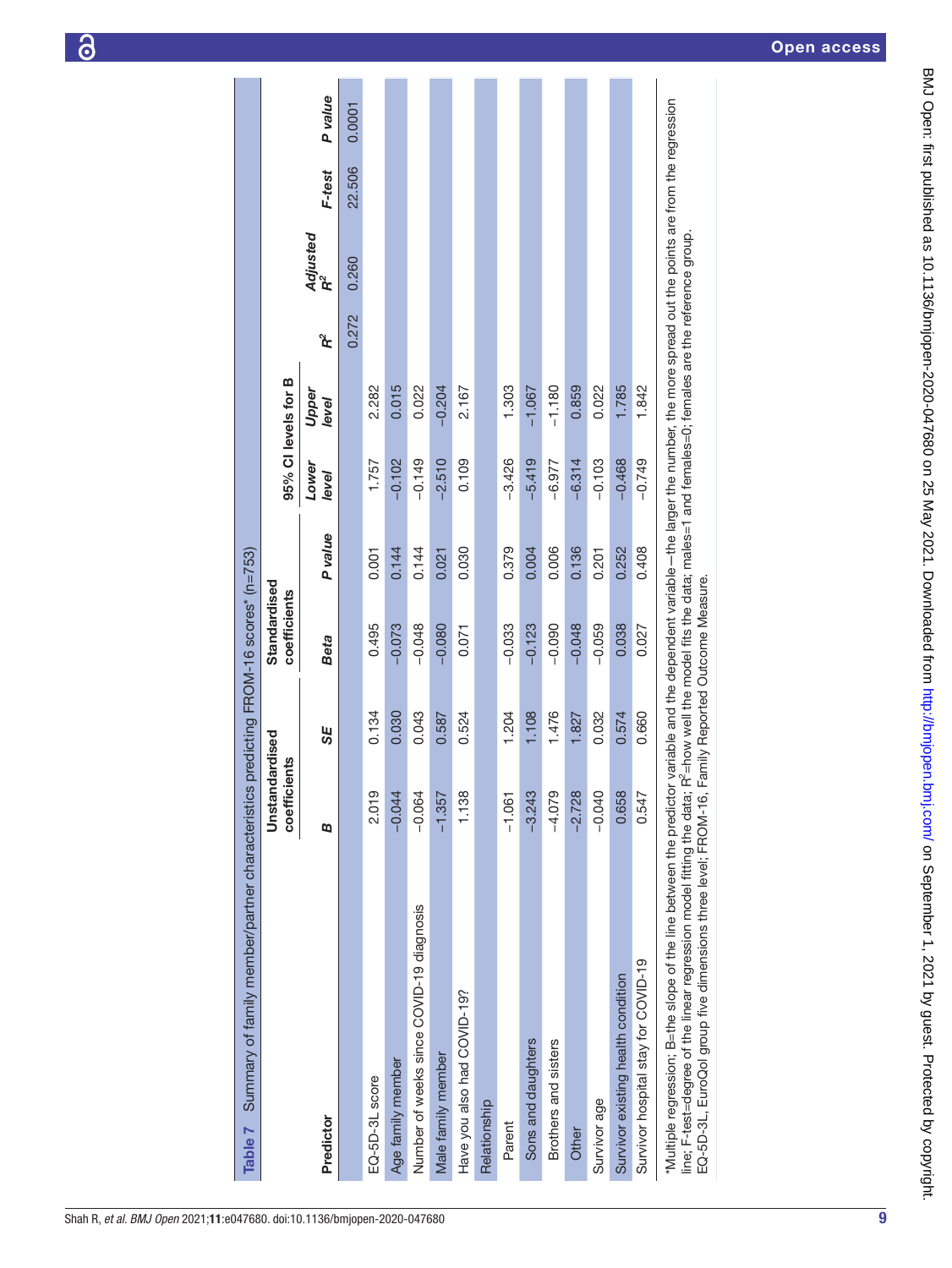contracted COVID-19. Two-thirds of family members were either spouses or partners, who could have experienced these difficulties because of the contagious nature of COVID-19 and because of postsurvival symptoms. Moreover, physical illness in partners has a significant impact on marital relationships, contributing to marital dissatisfaction and likelihood of later divorce.<sup>15</sup> Over half of partners and family members reported impact on holidays and nearly half reported an increase in expenses due to their relative's COVID-19.

One of the key findings of this study is the evidence that in survivors in whom the COVID-19 onset was >12 weeks ago, there was still a major persisting impact on QoL across all domains in both survivors and family members. This provides further evidence of the severe impact of post-acute COVID-19 ('long COVID-19') and 'chronic COVID-19'.<sup>[16](#page-11-10)</sup> According to the National Institute for Health and Care Excellence, the term 'long COVID-19' 'is commonly used to describe signs and symptoms that continue or develop after acute COVID-19. It includes both ongoing symptomatic COVID-19 (from 4 to 12 weeks) and post-COVID-19 syndrome (12 weeks or more)'.[17](#page-11-11) The term 'persisting' refers to the continuity of the impact of COVID-19 on survivor's health since the onset of COVID-19 infection.

Interestingly, of the patients who participated, most  $(76.6\%)$  were women, as found in other surveys<sup>[18](#page-11-12)</sup>; however, there was a higher proportion of men among participating family members (66.5%). This may be because the majority of COVID-19 social media support groups have been initiated by women (patients), and the most convenient family person to ask to participate might be their partners (mostly male).

#### Comparison with other studies

Chinese survivors of COVID-19 reported lower HRQoL with significant impact on their physical and psycholog-ical health, 1 month after recovery.<sup>[19](#page-11-13)</sup> Our study has shown a major impact on the HRQoL of survivors of COVID-19 and on their partners and family members. This is consistent with the findings of Golics *et al*<sup>2</sup> <sup>20</sup> that multiple elements of family members' lives can be affected by a relative's illness including emotional, financial, family relationships, education and work, leisure time, and social activities.

Our study has shown that most (87%) survivors had COVID-19 for >4 weeks, and 64% >12 weeks indicating that survivors continued to remain unwell for long periods of time, due to postviral symptoms or 'long COVID-19'. This is in contrast to a UK COVID-19 symptom study, $^{21}$  where only 10% of COVID-19-positive survivors remained unwell at 3 weeks, and a small proportion for >3 months. An online survey of British doctors in August 2020 revealed that many were being treated for long-term COVID-19 symptoms such as chronic fatigue, muscle weakness, loss of sense of smell and concentration difficulties.<sup>[22](#page-12-0)</sup>

In our study, 69% COVID-19 survivors reported feelings of anxiety and depression, much higher than the

43.1% reported by Ma *et al*<sup> $\theta$ </sup> in clinically stable patients with COVID-19. Previous studies of SARS revealed the persistence of depression in patients up to 30 months after discharge from hospital.<sup>23</sup><sup>24</sup>

Several studies have shown the impact of COVID-19 on sleep patterns of survivors, with an increase in prevalence of insomnia. $25-27$  We do not know whether the sleep patterns of survivors in our study were also impacted, since EQ-5D does not include such an item. However, in our study 69% of partners and family members experienced problems with sleep, and 32% reported that their sleep was impacted 'a lot'.

The domain mean scores for FROM-16 in this study were 6.1 (emotional) and 8.9 (personal and social life), which are higher than the mean domain scores reported by Golics *et al*<sup> $5$ </sup> (emotional=5.6; personal and social life=6.7) on the impact of patients' chronic disease on family members across 26 medical specialties. Another study<sup>[4](#page-11-3)</sup> reported the mean domain scores of family members of patients with cancer as emotional=4.7 and personal and social life=7.1. In a FROM-16 study on family members of patients with urinary stone disease, family members were not impacted much by their relative's disease, however they reported a slightly greater degree of change in the 'emotional' domain compared with the 'personal and social life' domain.<sup>[28](#page-12-3)</sup> This indicates that family members of COVID-19 survivors suffered more than family members of patients with other severe chronic diseases.

#### Strengths and limitations

This study to our knowledge is the first global study to explore the impact of COVID-19 on both survivors and also their family members/partner. Other strengths include the large sample size, heterogenous population and use of validated tools to assess QoL impact. The study has demonstrated use of the FROM-16 questionnaire for studying the effects of a pandemic on family members of an infected person.

This study has several limitations. First, it suffers from considerable selection bias as only those COVID-19 survivors and family members who could access the internet and were active on social media completed the online questionnaires, limiting generalisability of the study findings. It is also possible that people who experienced persisting symptoms may have been more likely to have participated in the study. This survey was conducted internationally in the English language. Although FROM-16 is available to researchers in several languages, our full survey documents and the participant information sheet were only available to the participants in the English language, and in the survey FROM-16 was also only provided in English. Participants could only take part if they could understand all of the documentation. The ability of some respondents to read and understand English may have been limited, but we are not able to assess this. However, during the development of, in particular, FROM-16, the following issues were considered as part of its conceptualisation and development in order to improve its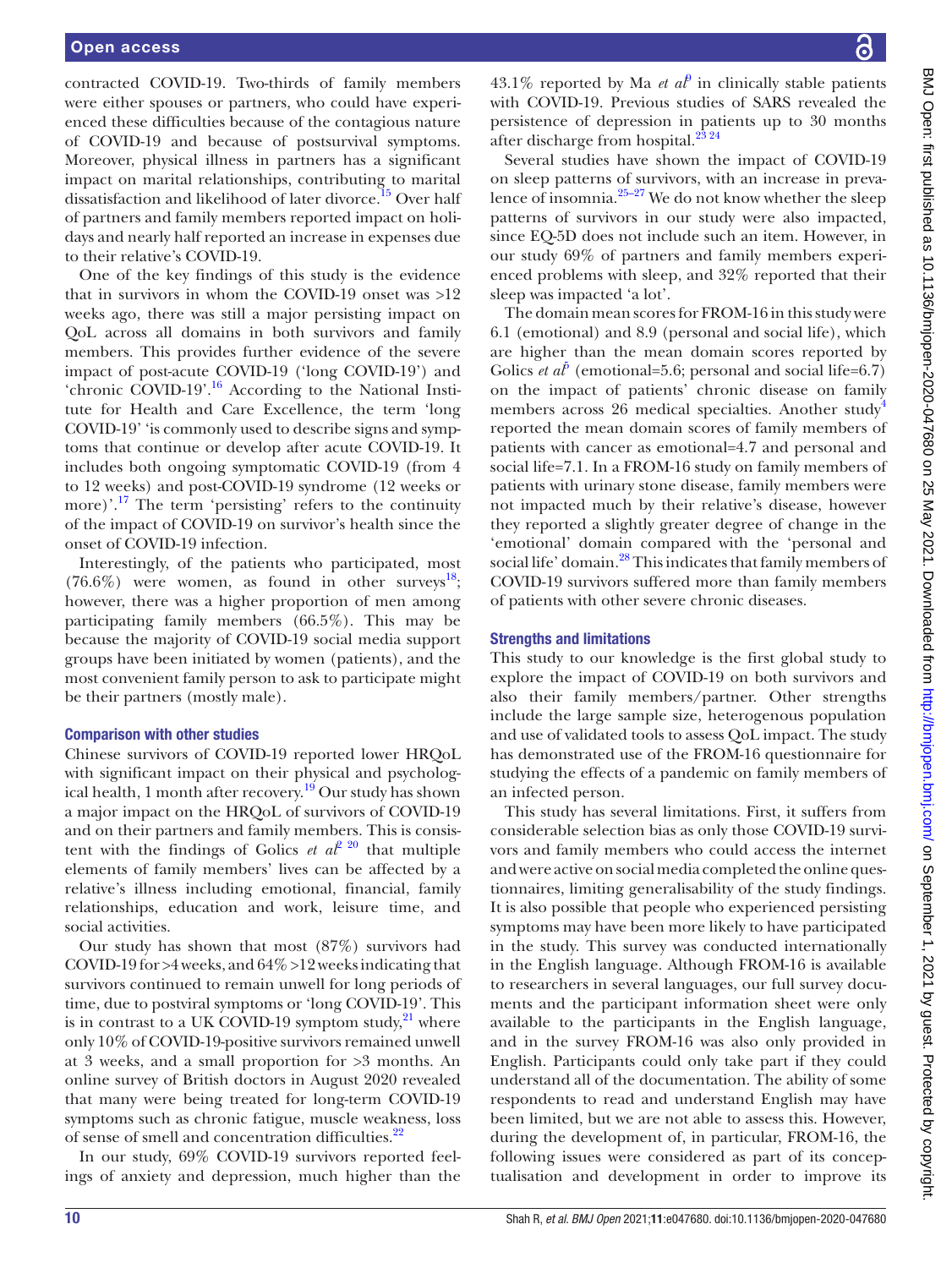universality and translatability: (1) applying readability to the level of understanding of a 12-year old; (2) formatting of the items into short and complete sentences of about six words to enhance clarity of meaning; (3) ensuring ease of understanding to allow future cross-cultural adaptation, facilitating universality and translatability. Although we did not develop the EQ-5D, that questionnaire was also designed to be as universally understandable as possible. Concerning the wider survey questions, we took several steps in the development of the survey to ensure maximum comprehensibility: (1) we ensured that the readability was acceptable to a 12-year old standard; (2) we carried out an international pilot including participants for whom English was not their first language and made adjustments accordingly; (3) the survey was reviewed by our patient study research partners. Second, the study, being cross-sectional, cannot estab-

lish causal relationships among the study variables. Because of the nature of the study, we could not collect any baseline measurements (pre-COVID-19 measurements). We are, therefore, not able to differentiate between the effect of COVID-19 infection or of a preexisting physical or mental state. However, only 30.9% of respondents had any existing health condition, and therefore this limitation only refers to this small proportion of respondents. In addition, as all the covariates in the study were self-reported, data on hospitalisation and medical problems could be inaccurate and is a potential limitation.<sup>29</sup> This study does not have a control group but in healthy volunteers in the UK, mean EQ-5D scores were EQ-VAS=82.75, mobility=0.18, self-care=0.04, usual activity=0.16, pain/discomfort=0.33, anxiety/depression= $0.20$ .<sup>30</sup> In contrast, COVID-19 survivors  $(47.1\%$ of survey respondents were from the UK) in our study had mean scores of EQ-VAS=55.83, mobility=1.59, selfcare=1.23, usual activity=2.06, pain/discomfort=1.93, anxiety/depression=1.84. This suggests that overall HRQoL was highly impaired in the COVID-19 survivors across all domains. Furthermore, the study was carried out between June and August 2020 when the severity of the pandemic varied among different countries. Therefore, the study results may have been influenced by the specific local and governmental measures in place at the time. It is likely that participants will have been living under different government restrictions, thereby possibly influencing responses to the questionnaires. However, because of the complexity of the international situation, we are not able to account for this. Although formal cultural adaptation of the survey questionnaire was not carried out, we endeavoured to ensure maximum understandability and acceptability. It should be noted that the questions asked are mostly universal in nature and do not refer to culturally specific practices such as semantic differences. However, despite these limitations, the study has provided a rapid overview of survivors' and their family members' HRQoL and revealed evidence of the substantial persisting effect on QoL of survivors and a major secondary impact on the lives of partners and

family members. This information can be used to inform policymakers about the health needs of these individuals and may encourage the development of tailor-made support services.

# Implications for clinicians and policymakers

Our results have shown how the impact of COVID-19 on one family member can have a domino effect on other family members, especially those close to them such as partner, parents and children. It is important to understand the needs of these impacted family members and survivors to ensure the overall well-being of the family unit. Based on the findings of this study, policymakers should consider developing and commissioning the following support services for survivors and family members:

- ► *Post COVID-19 clinics:* survivors reported pain and discomfort even after 12 weeks of COVID-19, indicating that tailored services to deal with such symptoms are important to help survivors suffering with long term sequelae. Survivors with post-COVID-19 complications should be heard and treated. Although such clinics have been started in a few countries, there is a considerable need for such initiatives globally.
- ► *Needs-based mental health counselling:* most family members and survivors reported being depressed and worried. It is imperative to further develop care services to ensure the mental well-being of survivors and their family members.
- ► *Physical activity and rehabilitation services:* most survivors have reported pain and discomfort and an inability to do their normal activities. Rehabilitation clinics could provide emotional and physical support to physically and emotionally drained survivors and their family members to enable their return to normal routines.
- ► *Social support services:* patients with COVID-19 are from diverse backgrounds and therefore will benefit from culturally and socially appropriate support. Financial assistance is particularly important for those who do not have health insurance to cover COVID-19 expenses.
- ► *Patient support groups/local support groups for COVID-19 survivors and family members:* local support groups could be used in primary care settings and can help by significantly combating isolation and the disability the study has identified that occurs in COVID-19 survivors and their family members/partners. This could in turn have health economic benefits by possibly reducing long-term utilisation of mental health services. Similar approaches have been successful, for example, in supporting people with myalgic encephalitis.

# Future research and recommendations

Although this study provided an overview of the impact of COVID-19 on survivors' partners and family members, it was not designed to identify causal relationship. Future longitudinal studies are needed to understand the longterm impact of COVID-19. As COVID-19 is still a major challenge, with people experiencing 'long COVID-19',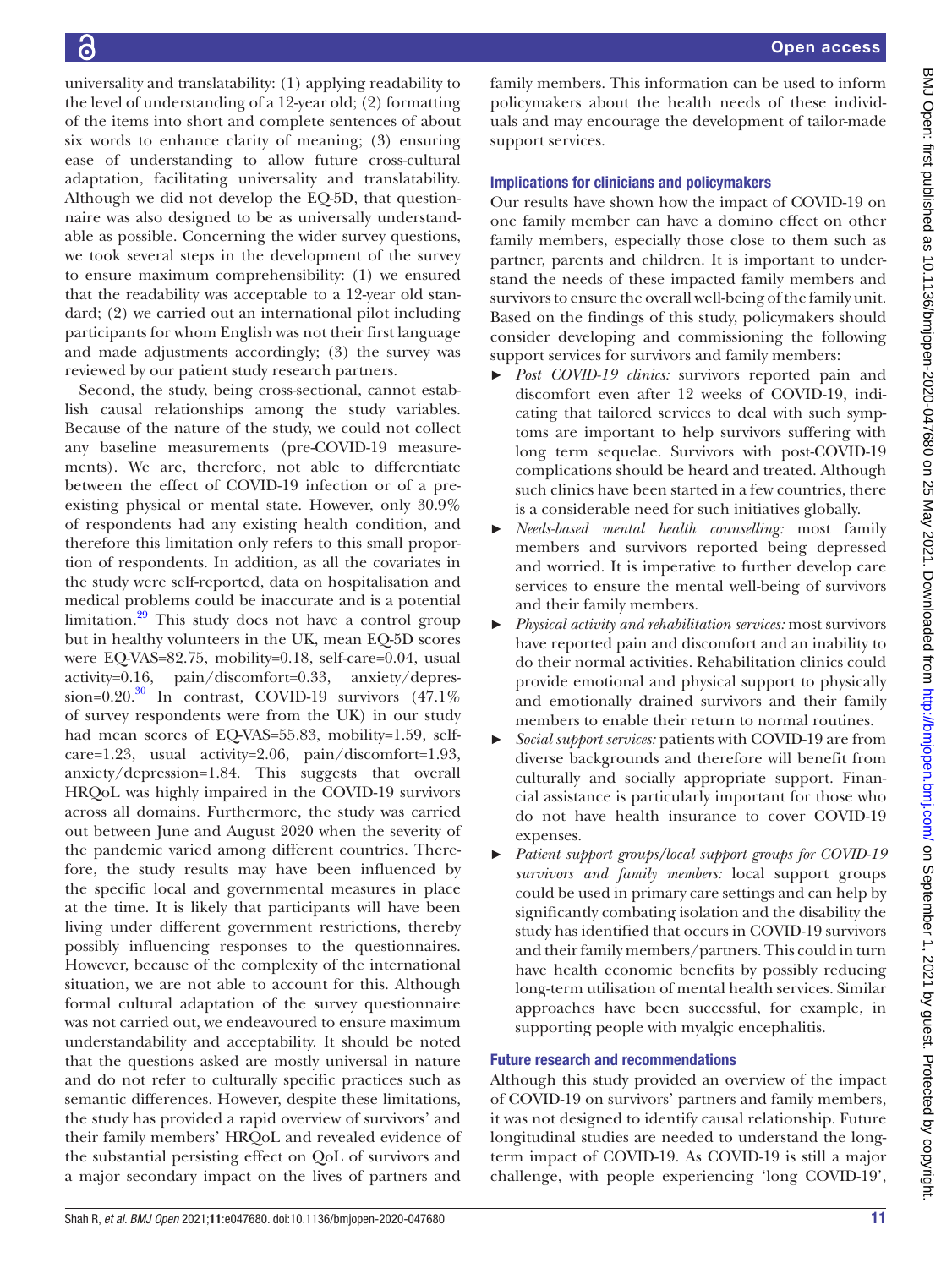there is a need for further research including long-term studies to better understand 'long COVID-19' and its impacts on survivors and family members. However, the way the participants were recruited for the current study does not allow us to have access to follow-up data from this cohort. We were unable to measure the impact of COVID-19 on sleep and sex life of survivors, future studies should measure such impacts.

#### **CONCLUSION**

Survivors of COVID-19 report a major persisting impact on their QoL with many feeling unwell beyond 12 weeks. This indicates a demand for a holistic support system that is sensitive to their needs. Moreover, the QoL of partners and family members is also severely impacted, demonstrating the importance of investigating disease impact on family QoL. The establishment of services to provide support to family members of survivors and patients in general is therefore a key consideration in the future management of COVID-19. Although the recruitment method used inevitably leads to some degree of selection bias which in turn may dilute the generalisability of the study findings, the central conclusions of this study that COVID-19 has a profound and long-lasting impact on survivors and their family members continue to remain valid.

Acknowledgements We are grateful to all the COVID-19 survivors and family members/partners who participated in this study. We are grateful to the other 'patient and family research' study partners, Helen Allen and Marie Nixon, for their invaluable contribution.

Contributors RS primarily carried out the study, wrote first drafts and revised all documentation. SMS and AYF equally contributed to the design and supervision of the study and revised all study documentation and the manuscript. FA, JRI and SJN provided advice during the study and helped revise study documentation. FA, JRI and SJN reviewed the manuscript. The corresponding author attests that all listed authors meet authorship criteria and that no others meeting the criteria have been omitted.

Funding The authors have not declared a specific grant for this research from any funding agency in the public, commercial or not-for-profit sectors.

Competing interests RS and SJN declared no competing interest, AYF is joint copyright holder of FROM-16 and of other quality of life measures. AYF reports personal fees from Novartis. SMS is joint copyright holder of FROM-16 and of other quality of life measures. JRI reports personal fees from UCB Pharma, personal fees from Novartis, personal fees from Boehringer Ingelheim, personal fees from Kymera Therapeutics, personal fees from Viela Bio, personal fees from UpToDate, personal fees from Editor of British Journal of Dermatology, outside the submitted work; in addition, JRI is co-copyright holder of the Hidradenitis Suppurativa Quality of Life (HiSQOL) score. FA reports grants and personal fees from Janssen, personal fees from AbbVie, personal fees from Lilly Pharmaceuticals, personal fees from L'Oreal, personal fees from LEO Pharmaceuticals, personal fees from UCB, outside the submitted work.

Patient and public involvement Patients and/or the public were involved in the design, or conduct, or reporting, or dissemination plans of this research. Refer to the 'Methods' section for further details.

Patient consent for publication Not required.

Ethics approval Ethics approval was granted by the Cardiff University School of Medicine Research Ethics Committee (SMREC 20/60).

Provenance and peer review Not commissioned; externally peer reviewed.

Data availability statement All data relevant to the study conclusions are included in the article. Other data relevant to the study will be provided upon reasonable request by contacting the study author.

Open access This is an open access article distributed in accordance with the Creative Commons Attribution Non Commercial (CC BY-NC 4.0) license, which permits others to distribute, remix, adapt, build upon this work non-commercially, and license their derivative works on different terms, provided the original work is properly cited, appropriate credit is given, any changes made indicated, and the use is non-commercial. See: [http://creativecommons.org/licenses/by-nc/4.0/.](http://creativecommons.org/licenses/by-nc/4.0/)

#### ORCID iDs

Rubina Shah<http://orcid.org/0000-0001-8158-712X> Faraz M Ali <http://orcid.org/0000-0002-4184-2023> John R Ingram <http://orcid.org/0000-0002-5257-1142> Sam M Salek <http://orcid.org/0000000246125699> Andrew Y Finlay <http://orcid.org/0000000321431646>

#### **REFERENCES**

- <span id="page-11-0"></span>1 Holmes EA, O'Connor RC, Perry VH, *et al*. Multidisciplinary research priorities for the COVID-19 pandemic: a call for action for mental health science. *[Lancet Psychiatry](http://dx.doi.org/10.1016/S2215-0366(20)30168-1)* 2020;7:547–60.
- <span id="page-11-1"></span>2 Golics CJ, Basra MKA, Salek MS, *et al*. The impact of patients' chronic disease on family quality of life: an experience from 26 specialties. *[Int J Gen Med](http://dx.doi.org/10.2147/IJGM.S45156)* 2013;6:787–98.
- <span id="page-11-2"></span>3 Jisc. Online surveys. Jisc, Bristol, UK, 2020. Available: [https://www.](https://www.onlinesurveys.ac.uk/) [onlinesurveys.ac.uk/](https://www.onlinesurveys.ac.uk/)
- <span id="page-11-3"></span>4 EQ-5D-3L. User guide, 2018. Available: [https://euroqol.org/](https://euroqol.org/publications/user-guides) [publications/user-guides](https://euroqol.org/publications/user-guides)
- <span id="page-11-4"></span>5 Golics CJ, Basra MKA, Finlay AY, *et al*. The development and validation of the Family Reported Outcome Measure (FROM-16)© to assess the impact of disease on the partner or family member. *[Quality of Life Research](http://dx.doi.org/10.1007/s11136-013-0457-y)* 2014;23:317–26.
- <span id="page-11-5"></span>6 FROM-16. amily Reported Outcome Measure [Online], 2020. Available: [https://www.cardiff.ac.uk/medicine/resources/quality-of](https://www.cardiff.ac.uk/medicine/resources/quality-of-life-questionnaires/family-reported-outcome-measure)[life-questionnaires/family-reported-outcome-measure](https://www.cardiff.ac.uk/medicine/resources/quality-of-life-questionnaires/family-reported-outcome-measure)
- 7 Chantarasap P, Johns NP, Pairojkul S, *et al*. Validation of the Thai version of the family reported outcome measure (FROM-16)© to assess the impact of disease on the partner or family members of patients with cancer. *[Health Qual Life Outcomes](http://dx.doi.org/10.1186/s12955-019-1091-3)* 2019;17:32.
- <span id="page-11-6"></span>8 Papakostas GI, Petersen T, Mahal Y, *et al*. Quality of life assessments in major depressive disorder: a review of the literature. *[Gen Hosp](http://dx.doi.org/10.1016/j.genhosppsych.2003.07.004)  [Psychiatry](http://dx.doi.org/10.1016/j.genhosppsych.2003.07.004)* 2004;26:13–17.
- <span id="page-11-15"></span>9 Ma Y-F, Li W, Deng H-B, *et al*. Prevalence of depression and its association with quality of life in clinically stable patients with COVID-19. *[J Affect Disord](http://dx.doi.org/10.1016/j.jad.2020.06.033)* 2020;275:145–8.
- <span id="page-11-7"></span>10 Kamdar BB, Suri R, Suchyta MR, *et al*. Return to work after critical illness: a systematic review and meta-analysis. *[Thorax](http://dx.doi.org/10.1136/thoraxjnl-2019-213803)* 2020;75:17–27.
- <span id="page-11-8"></span>11 Sahoo S, Mehra A, Suri V, *et al*. Lived experiences of the corona survivors (patients admitted in COVID wards): a narrative real-life documented summaries of internalized guilt, shame, stigma, anger. *[Asian J Psychiatr](http://dx.doi.org/10.1016/j.ajp.2020.102187)* 2020;53:102187.
- 12 Tansey CM*et al*. One-Year outcomes and health care utilization in survivors of severe acute respiratory syndrome. *[Arch Intern Med](http://dx.doi.org/10.1001/archinte.167.12.1312)* 2007;167:1312–20.
- 13 Li Q, Guan X, Wu P, *et al*. Early transmission dynamics in Wuhan, China, of novel Coronavirus–Infected pneumonia. *[New England](http://dx.doi.org/10.1056/NEJMoa2001316)  [Journal of Medicine](http://dx.doi.org/10.1056/NEJMoa2001316)* 2020;382:1199–207.
- 14 Xiang Y-T, Yang Y, Li W, *et al*. Timely mental health care for the 2019 novel coronavirus outbreak is urgently needed. *[The Lancet Psychiatry](http://dx.doi.org/10.1016/S2215-0366(20)30046-8)* 2020;7:228–9.
- <span id="page-11-9"></span>15 Daniel K, Wolfe CDA, Busch MA, *et al*. What are the social consequences of stroke for Working-Aged adults? *[Stroke](http://dx.doi.org/10.1161/STROKEAHA.108.534487)* 2009;40:e431–40.
- <span id="page-11-10"></span>16 Greenhalgh T, Knight M, A'Court C, *et al*. Management of post-acute covid-19 in primary care. *[BMJ](http://dx.doi.org/10.1136/bmj.m3026)* 2020;13:m3026.
- <span id="page-11-11"></span>17 NICE. *Overview | COVID-19 rapid guideline: managing the long-term effects of COVID-19 | guidance*, 2020.
- <span id="page-11-12"></span>18 Davis HE, Assaf GS, McCorkell L, *et al*. Characterizing long COVID in an international cohort: 7 months of symptoms and their impact. *medRxiv* 2020;2020:12.24.20248802.
- <span id="page-11-13"></span>19 Chen K-Y, Li T, Gong F-H, *et al*. Predictors of health-related quality of life and influencing factors for COVID-19 patients, a follow-up at one month. *[Front Psychiatry](http://dx.doi.org/10.3389/fpsyt.2020.00668)* 2020;11.
- 20 Golics CJ, Basra MKA, Finlay AY, *et al*. The impact of disease on family members: a critical aspect of medical care. *[J R Soc Med](http://dx.doi.org/10.1177/0141076812472616)* 2013;106:399–407.
- <span id="page-11-14"></span>21 COVID Symptom Study. How long does COVID-19 last? kings College London, 2020. Available: [https://covid.joinzoe.com/post/](https://covid.joinzoe.com/post/covid-long-term?fbclid=IwAR1RxIcmmdL-EFjh_aI-) [covid-long-term?fbclid=IwAR1RxIcmmdL-EFjh\\_aI-](https://covid.joinzoe.com/post/covid-long-term?fbclid=IwAR1RxIcmmdL-EFjh_aI-)